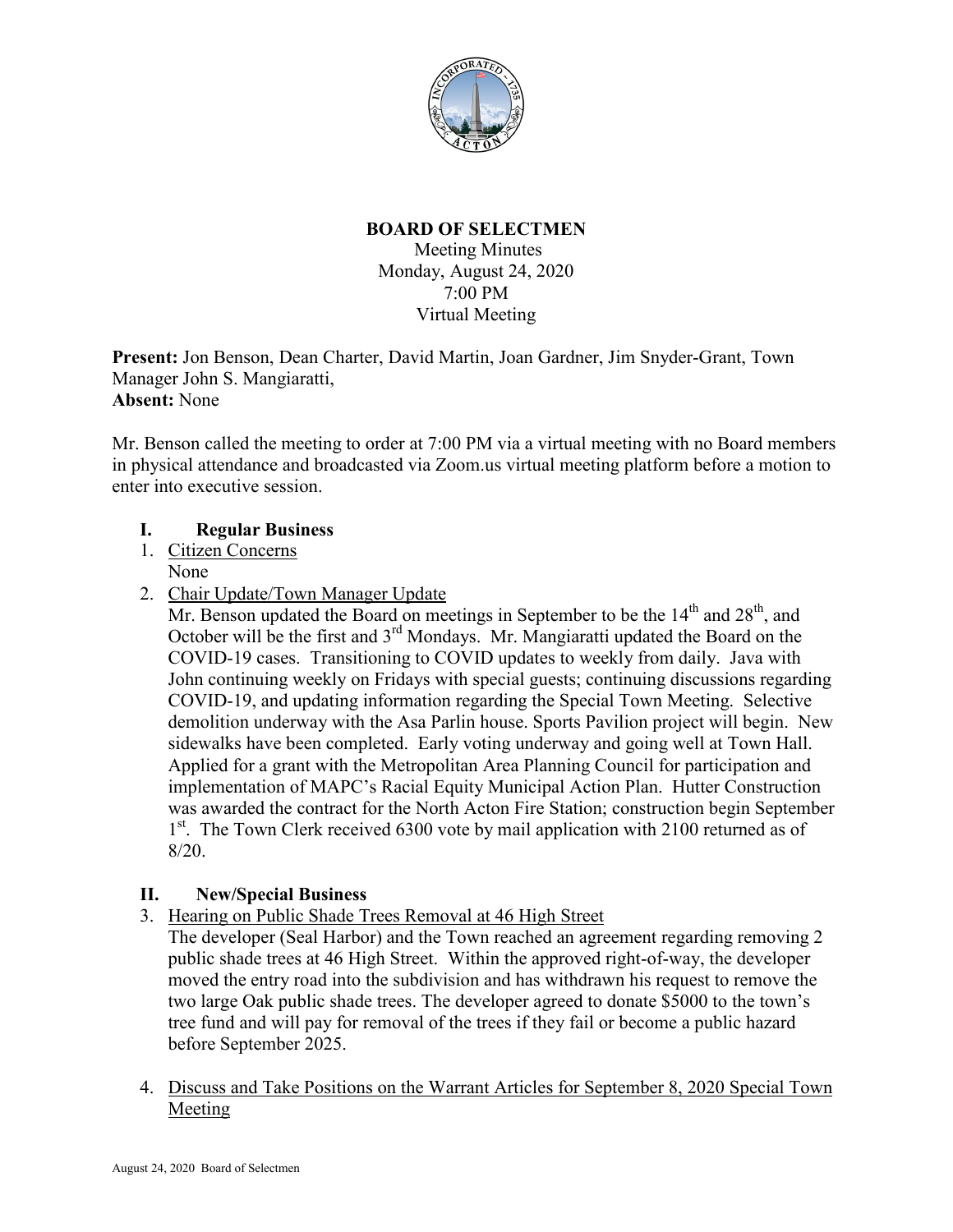

The Board voted to recommend all nine articles on the Special Town Meeting Warrant. Article 1 – **Mr. Martin moves to recommend, Ms. Gardner seconds. Mr. Martin called the roll: Mr. Snyder-Grant – aye Ms. Gardner – aye Mr. Charter – aye Mr. Benson – aye Mr. Martin – aye The Board voted 5-0. The motion carries** Article 2 to change the name of the Board of Selectmen to Select Board – **Mr. Charter moves to recommend, Mr. Snyder-Grant seconds. Mr. Martin called roll: MR. Snyder-Grant – aye Ms. Gardner – nay Mr. Charter – nay Mr. Benson – aye Mr. Martin – aye The Board voted 3-2, to motion carries** Article 3 – Authorize Payment in Lieu of Taxes – **Mr. Snyder-Grant moves to recommend, Ms. Gardner seconds. Mr. Martin called roll; Mr. Snyder-Grant - aye Ms. Gardner – aye Mr. Charter – aye Mr. Benson – aye Mr. Martin – aye The Board voted 5-0, the motion carries** Article 4, Small Business Grant Program - **Ms. Gardner moves to recommend, MR. Martin seconds. Mr. Martin called roll; Mr. Snyder-Grant – nay Ms. Gardner – aye Mr. Charter – aye Mr. Benson – aye Mr. Martin – aye The Board voted 4-1, the motion carries** Article 5, Non-Binding Resolution Declaring a Climate Emergency – **Ms. Gardner moves to recommend, Mr. Snyder-Grant seconds. Mr. Martin called roll; Mr. Snyder-Grant – aye Ms. Gardner – aye Mr. Charter – nay Mr. Benson – aye Mr. Martin – aye The Board voted 4-1, the motion carries** Article 6, Accept Legislation – Statutory Speed Limits and Regulatory Safety Zones – **Ms. Gardner moves to recommend, Mr. Snyder-Grant seconds. Mr. Martin called role;**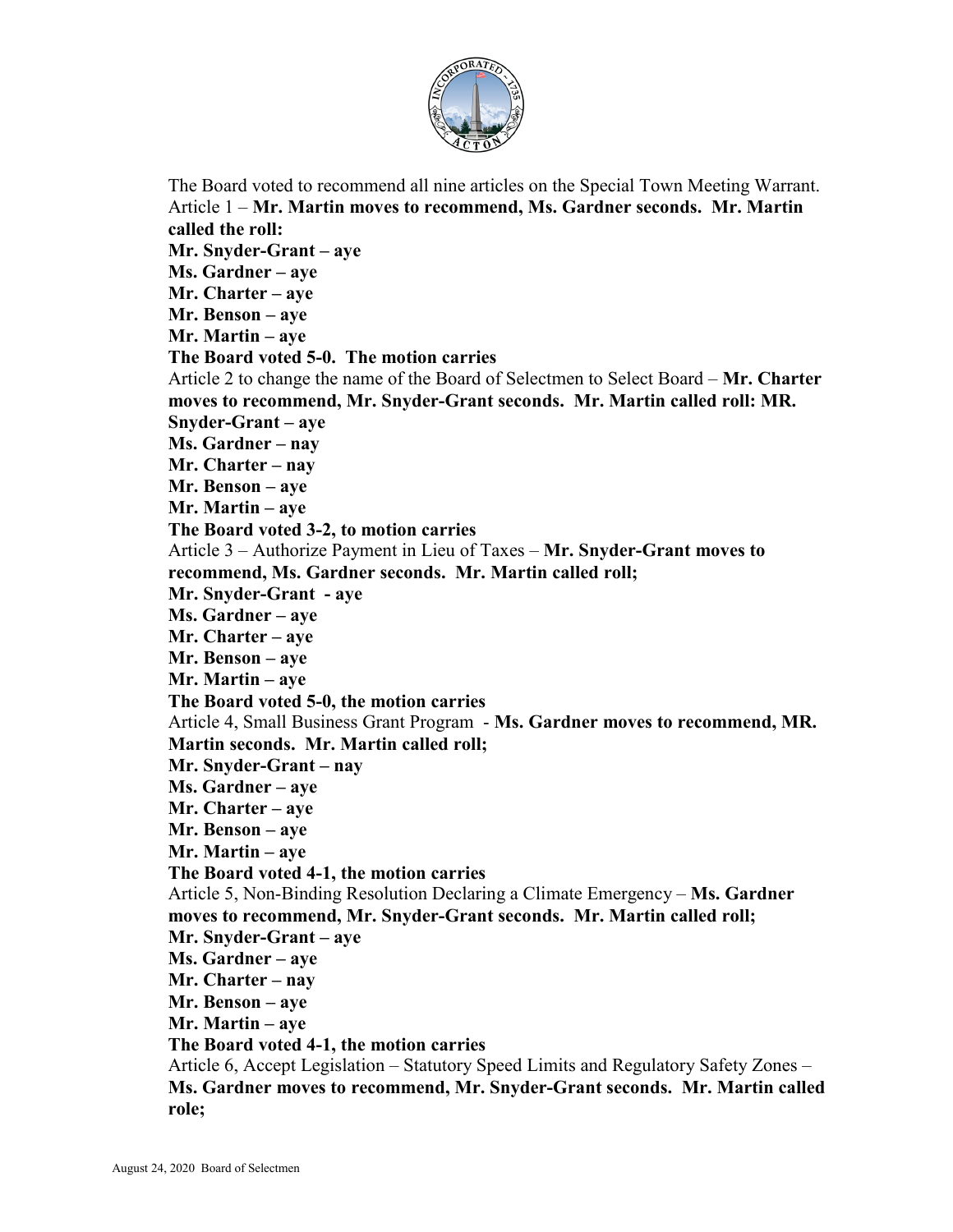

**Mr. Snyder-Grant - aye Ms. Gardner – aye Mr. Charter – aye Mr. Benson – aye Mr. Martin – aye The Board voted 5-0, the motion carries** Article 7, Accept Legislation – Saturday Office Hours – **Ms. Gardner moves to recommend, Mr. Snyder-Grant seconds. Mr. Martin called role; Mr. Snyder-Grant - aye Ms. Gardner – aye Mr. Charter – aye Mr. Benson – aye Mr. Martin – aye The Board voted 5-0, the motion carries** Article 8, Release of Restriction – 127 Strawberry Hill Road - **Ms. Gardner moves to recommend, Mr. Snyder-Grant seconds. Mr. Martin called role; Mr. Snyder-Grant - aye Ms. Gardner – aye Mr. Charter – aye Mr. Benson – aye Mr. Martin – aye The Board voted 5-0, the motion carries** Article 9, Amend Zoning Bylaw – Housekeeping Corrections, Personal Wireless Facility – **Mr. Martin moves to recommend, Ms. Gardner seconds. Mr. Martin called roll; Mr. Snyder-Grant - aye Ms. Gardner – aye Mr. Charter – aye Mr. Benson – aye Mr. Martin – aye The Board voted 5-0, the motion carries**

5. Discuss Dog Park Locations

After an extensive discussion between Board members and citizens, members of the Board established a list of four potential locations; Morrison Farm, the Main Street parcel (348-362 Main Street), School Street parcel adjacent to Rt. 2, and on Quarry Road by NARA Park. Further discussion will take place at the October  $19<sup>th</sup>$  meeting of the Board with recommendations from the Dog Park Committee.

6. Discuss COVID-19 Emergency Rental Assistance Program and Consider Next Steps Mr. Mangiaratti noted that there is currently \$11,500 remaining in the current \$50,000 allocation voted by the Selectmen on May  $26<sup>th</sup>$ . **Mr. Benson moves to approve an additional \$50,000 allocation from CARES funds to extend the Emergency Rental Assistance Program grants for the current 19 recipients and provide funding for 15-**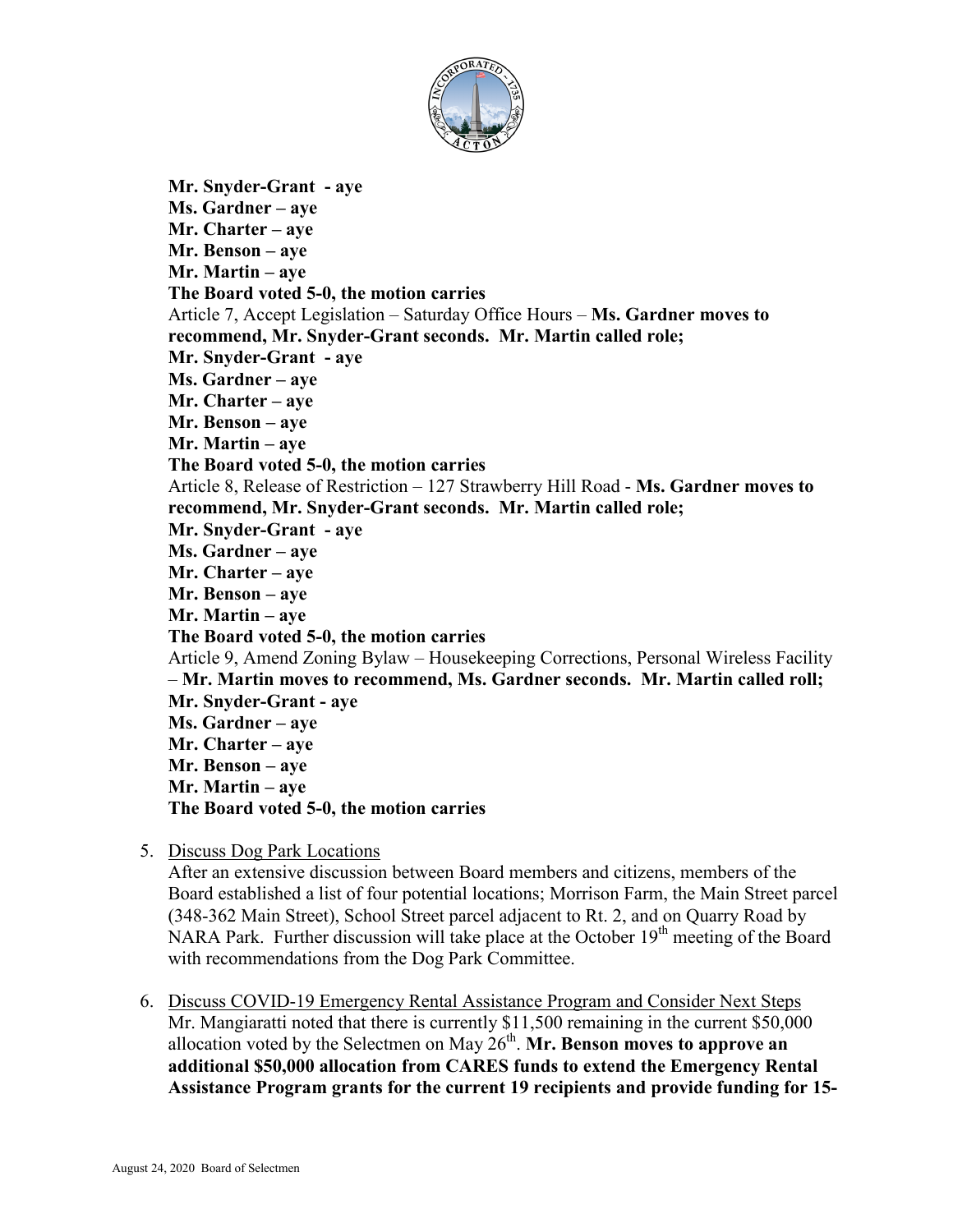

**20 new applicants through December 31, 2020, Mr. Snyder-Grant seconds. Mr. Martin called roll; Mr. Snyder-Grant – aye Ms. Gardner – aye Mr. Charter – aye Mr. Benson – aye Mr. Martin – aye The Board voted 5-0, the motion carries.**

- 7. Board to Approve Fee Structure and Parking Restrictions for Electric Charging Stations **Ms. Gardner moves to approve the fee structure for electric charging stations, Mr. Martin seconds. Mr. Martin called roll; Mr. Snyder-Grant – aye Ms. Gardner – aye Mr. Charter – aye Mr. Benson – aye Mr. Martin – aye The Board voted 5-0, the motion carries.**
- 8. Board to Approve Updated Fee Schedule for Transfer Station

**Ms. Gardner moves to approve updated fee schedule for the transfer Station, Mr. Charter seconds. Mr. Martin called roll; Mr. Snyder-Grant – aye Ms. Gardner – aye Mr. Charter – aye Mr. Benson – aye Mr. Martin – aye The Board voted 5-0, the motion carries.**

9. Review Project Concepts for MassDOT Shared Streets Program

Mr. Mangiaratti updated the Board regarding grants available to assist communities update their streetscapes and would like to pursue "quick build" competitive grants. Corey York, DPW Director explained a couple of grant applications he is working on – Central Street for bicycle accommodations, Stow Road for multi-modal accommodations (Martin/Stow/Liberty intersection), and train station parking areas to add additional bike lockers. **Ms. Gardner moves to support the application, Mr. Martin seconds. Mr. Martin called roll:** Mr. **Snyder-Grant – aye Ms. Gardner – aye Mr. Charter – aye Mr. Benson – aye Mr. Martin – aye The Board voted 5-0, the motion carries**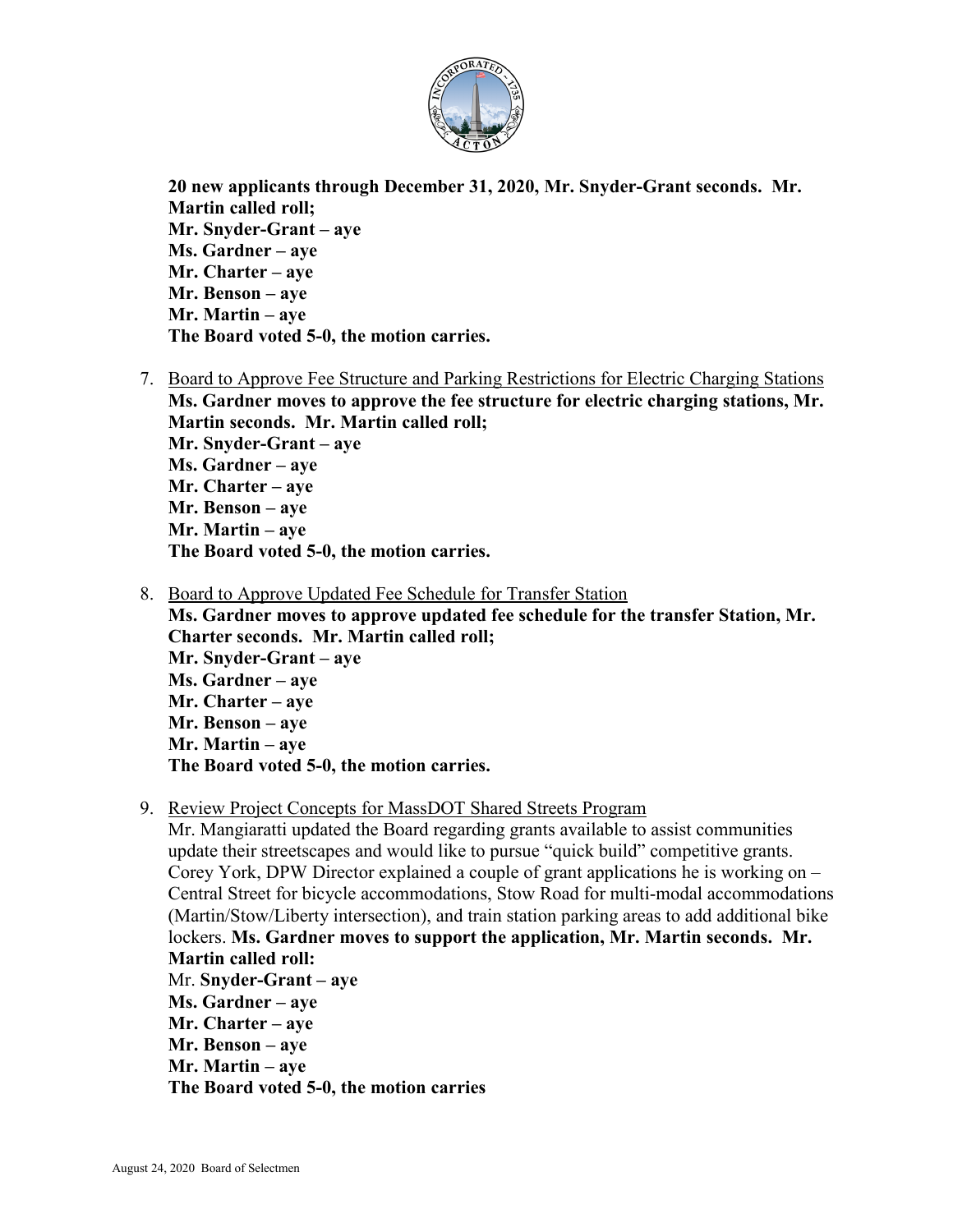

10. Review and Approve Concept for MassWorks Grant Program Application

**Ms. Gardner moves to approve the 2020 MassWorks Infrasturcture program Acton grant application, Mr. Charter seconds. Mr. Martin called roll; Mr. Snyder-Grant – aye Ms. Gardner – aye Mr. Charter – aye Mr. Benson – aye Mr. Martin – aye The Board voted 5-0, the motion carries.**

11. Approve Proclamation Commemorating the  $100<sup>th</sup>$  Anniversary of Women's Suffrage

Mr. Charter presented a proclamation drafted by the League of Women Voters of Acton to commemorate the  $100<sup>th</sup>$  anniversary of the  $19<sup>th</sup>$  amendment. **Ms. Gardner moves to approve, Mr. Snyder-Grant seconds. Mr. Martin called roll; Mr. Snyder-Grant – aye**

**Ms. Gardner – aye Mr. Charter – aye Mr. Benson – aye Mr. Martin – aye The Board voted 5-0, the motion carries.**

# **III. Sewer Commissioners Business**

12. Consider Sewer Privilege Fee Request from John Perkins for 9 School Street Mr. Martin outlined the request for deferral of payment until occupancy for \$84,989.16 with interest. **Ms. Gardner moves to approve, Mr. Charter seconds. Mr. Martin called roll; Mr. Snyder-Grant – aye Ms. Gardner – aye Mr. Charter – aye Mr. Benson – aye Mr. Martin – aye The Board voted 5-0, the motion carries.**

**IV. Consent Items**

Mr. Snyder-Grant held consent item 16. **Ms. Gardner moves to approve consent items 13-15, 17-20, Mr. Martin seconds. Mr. Martin called roll;**

- **Mr. Snyder-Grant – aye**
- **Ms. Gardner – aye**
- **Mr. Charter – aye**
- **Mr. Benson – aye**
- **Mr. Martin – aye**

## **The Board voted 5-0, the motion carries.**

Fran Arsenault requested to allow more time to allow people to submit letters for consideration of the commission. Mr. Martin would like to finalize all appointments